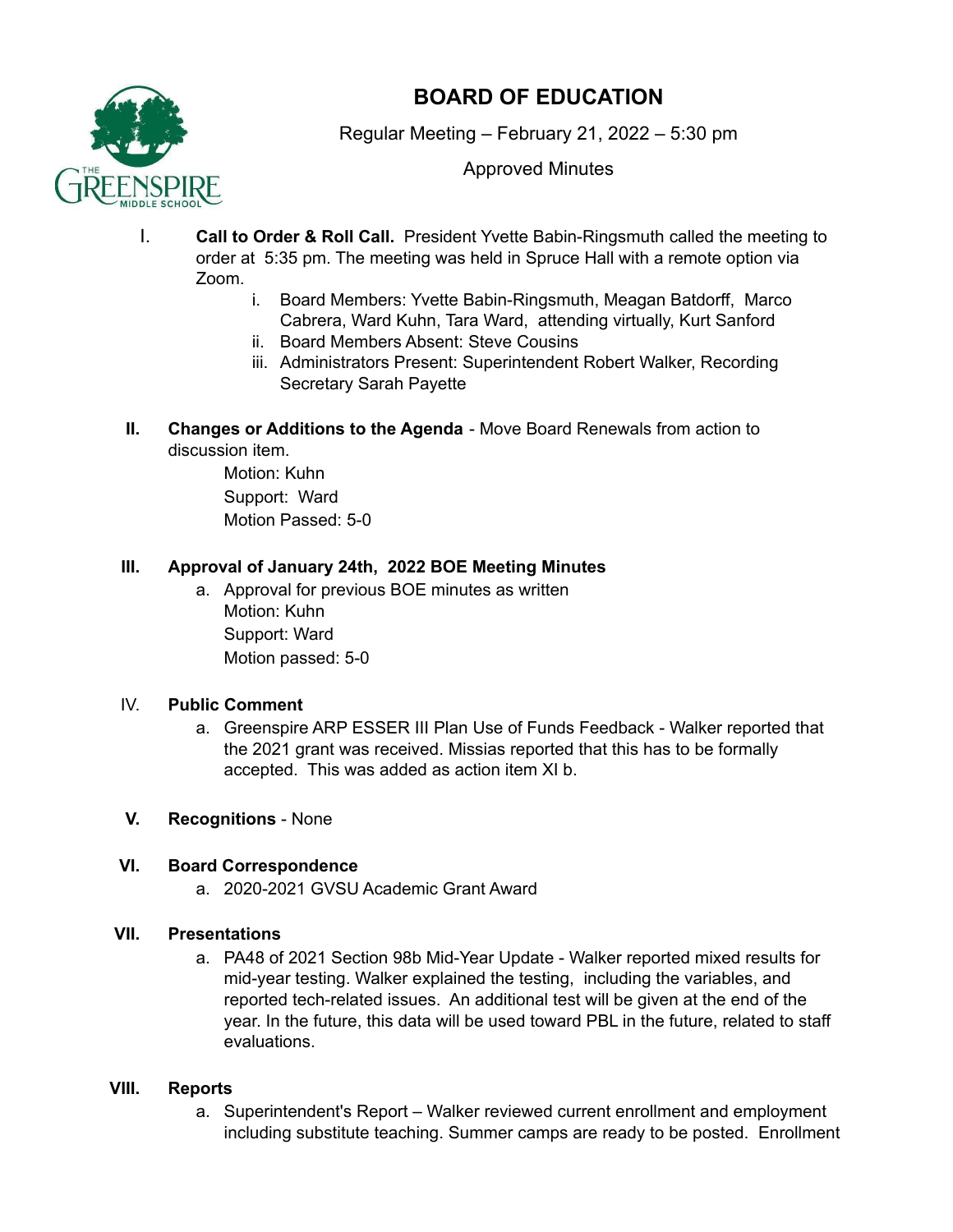for next year is looking positive district-wide. Fake-a-Days have been completed district-wide and are on the schedule for the 22/23 school year. 8E Teacher Evaluation training is underway. Mask protocols have changed with the *option* of wearing them beginning next week. Loan revisions (for high school) have been submitted. Walker reviewed supply updates for the high school and current projects for the middle school.

- a. President's Report Babin-Ringsmuth welcomed Autumn Smith as the recent new world language teacher and thanked Northwest Ed for facilitating the strategic planning. Babin-Ringsmuth reminded the board of a position to refill beginning in July (or June)?
- b. Treasurer's Report Batdorff reported no change in the funding. i. CSP Grant
- c. Authorizer's Report GVSU's representative, Matt Missias, relayed that school performance reports have been publicized. Missias reported that an alumni scholarship is now available for any student who graduates from a GVSU authorized high school. Academic grants need to formally be accepted by the BOE. Training videos for new board members are available on GVSU's CSO website.
- d. Faculty summary: Emily Feaster was present but had nothing to report on behalf of the district.

### **IX. Consent Agenda**

- a. Committee Reports
	- i. Facilities & Finance
	- ii. School Expansion
	- iii. Personnel
	- iv. Curriculum/School Improvement Team
	- v. Student Support Council Approval of consent agendas of those provided Motion: Cabrera Support: Kuhn Passed: 5-0

#### **X. Discussion Items**

- a. Student Support Council (SSC) Organization Cabrera provided the board with the history of the organization and the possibility of becoming a PTO. Ward explained the function of the Charitable Foundation. Walker explained his experience with PTOs. GVSU representative, Missias, reported that he would look into any required guidelines and report back. . Discussion ensued.
- b. Board and School Leadership Annual Required Nominations Walker asked the board to consider increasing the allowable amount for contracted services per superintendent approval. Discussion ensued. Walker will consider language and amount before the next meeting.
	- i. Committee Meeting Calendar Updated and similar to last year's. Edits were provided.
	- ii. School Master Calendar 2022-2023 Walker reviewed decisions behind decisions made.